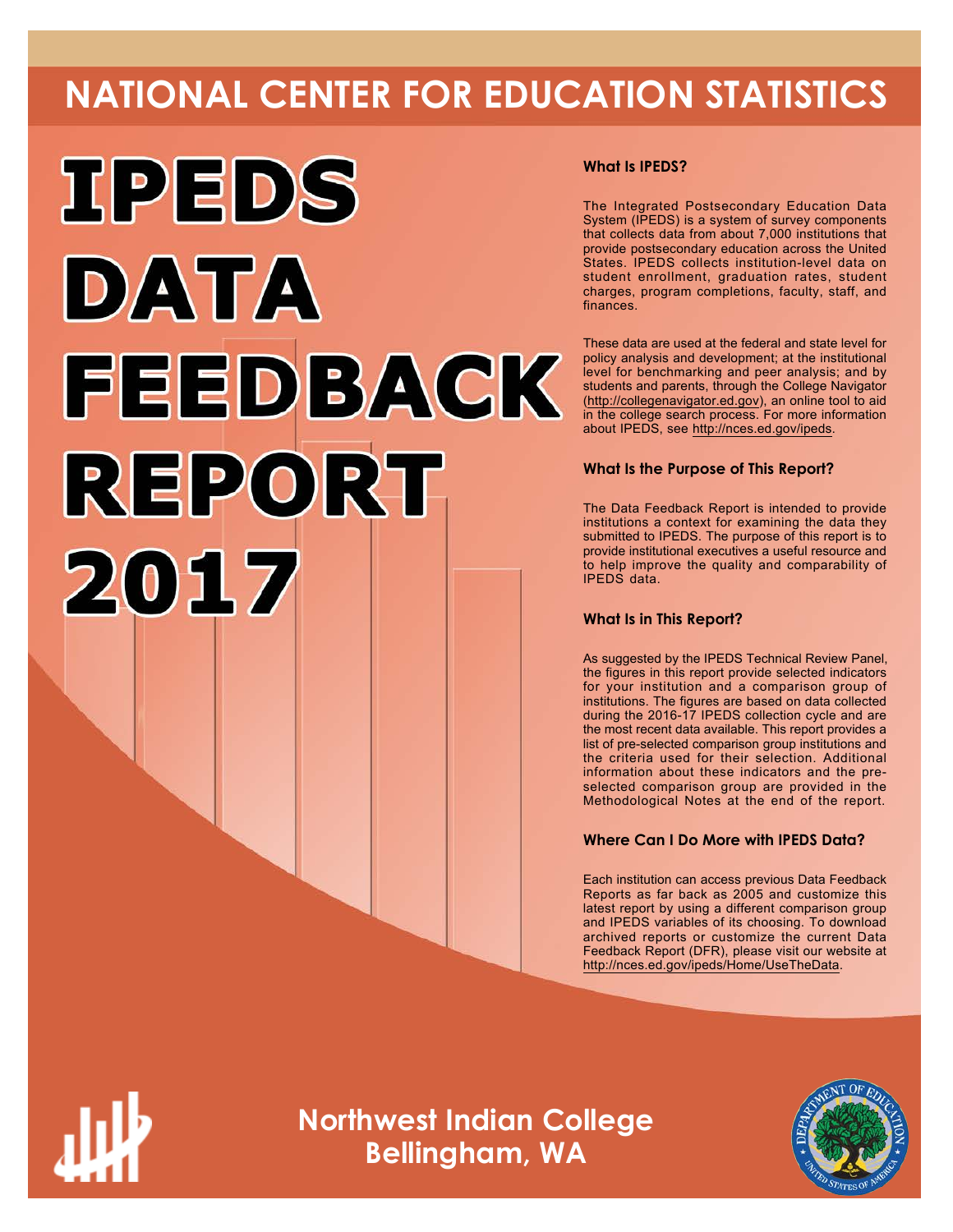## **COMPARISON GROUP**

Comparison group data are included to provide a context for interpreting your institution's statistics. If your institution did not define a custom comparison group for this report by July 14, 2017 NCES selected a comparison group for you. (In this case, the characteristics used to define the comparison group appears below.) The Customize Data Feedback Report functionality on the IPEDS Data Center at this provided link [\(http://nces.ed.gov/ipeds/datacenter/\)](http://nces.ed.gov/ipeds/datacenter/) can be used to reproduce the figures in this report using different peer groups.

Using some of your institution's characteristics, a group of comparison institutions was selected for you. The characteristics include Carnegie Classification of Tribal Colleges. This comparison group includes the following 34 institutions:

- Aaniiih Nakoda College (Harlem, MT)
- Bay Mills Community College (Brimley, MI)
- Blackfeet Community College (Browning, MT)
- Cankdeska Cikana Community College (Fort Totten, ND)
- Chief Dull Knife College (Lame Deer, MT)
- College of Menominee Nation (Keshena, WI)
- College of the Muscogee Nation (Okmulgee, OK)
- Comanche Nation College (Lawton, OK)
- Dine College (Tsaile, AZ)
- Fond du Lac Tribal and Community College (Cloquet, MN)
- Fort Peck Community College (Poplar, MT)
- Haskell Indian Nations University (Lawrence, KS)
- Ilisagvik College (Barrow, AK)
- Institute of American Indian and Alaska Native Culture and Arts Development (Santa Fe, NM)
- Keweenaw Bay Ojibwa Community College (Baraga, MI)
- Lac Courte Oreilles Ojibwa Community College (Hayward, WI)
- Leech Lake Tribal College (Cass Lake, MN)
- Little Big Horn College (Crow Agency, MT)
- Little Priest Tribal College (Winnebago, NE)
- Navajo Technical University (Crownpoint, NM)
- Nebraska Indian Community College (Macy, NE)
- Nueta Hidatsa Sahnish College (New Town, ND)
- Oglala Lakota College (Kyle, SD)
- Saginaw Chippewa Tribal College (Mount Pleasant, MI)
- Salish Kootenai College (Pablo, MT)
- Sinte Gleska University (Mission, SD)
- Sisseton Wahpeton College (Sisseton, SD)
- Sitting Bull College (Fort Yates, ND)
- Southwestern Indian Polytechnic Institute (Albuquerque, NM)
- Stone Child College (Box Elder, MT)
- Tohono O'Odham Community College (Sells, AZ)
- Turtle Mountain Community College (Belcourt, ND)
- United Tribes Technical College (Bismarck, ND)
- White Earth Tribal and Community College (Mahnomen, MN)

#### **The figures in this report have been organized and ordered into the following topic areas:**

| 1) Admissions (only for non-open-admissions schools) | [No charts applicable]         |                |
|------------------------------------------------------|--------------------------------|----------------|
| 2) Student Enrollment                                | Fig. 1 and 2                   | Pg.3           |
| 3) Awards                                            | Fig. 3                         | Pq. 3          |
| 4) Charges and Net Price                             | Fig. 4 and $5$                 | Pg. 4          |
| 5) Student Financial Aid                             | Fig. 6, 7, 8 and 9             | Pg. 4 and 5    |
| 6) Military Benefits*                                | [No charts applicable]         |                |
| 7) Retention and Graduation Rates                    | Fig. 10, 11, 12, 13, 14 and 15 | Pg. 5, 6 and 7 |
| 8) Finance                                           | Fig. 16 and 17                 | Pg. 8          |
| 9) Staff                                             | Fig. 18 and 19                 | Pg. 8          |
| 10) Libraries*                                       | [No charts applicable]         |                |

\*These figures only appear in customized Data Feedback Reports (DFR), which are available through Use the Data portal on the IPEDS website.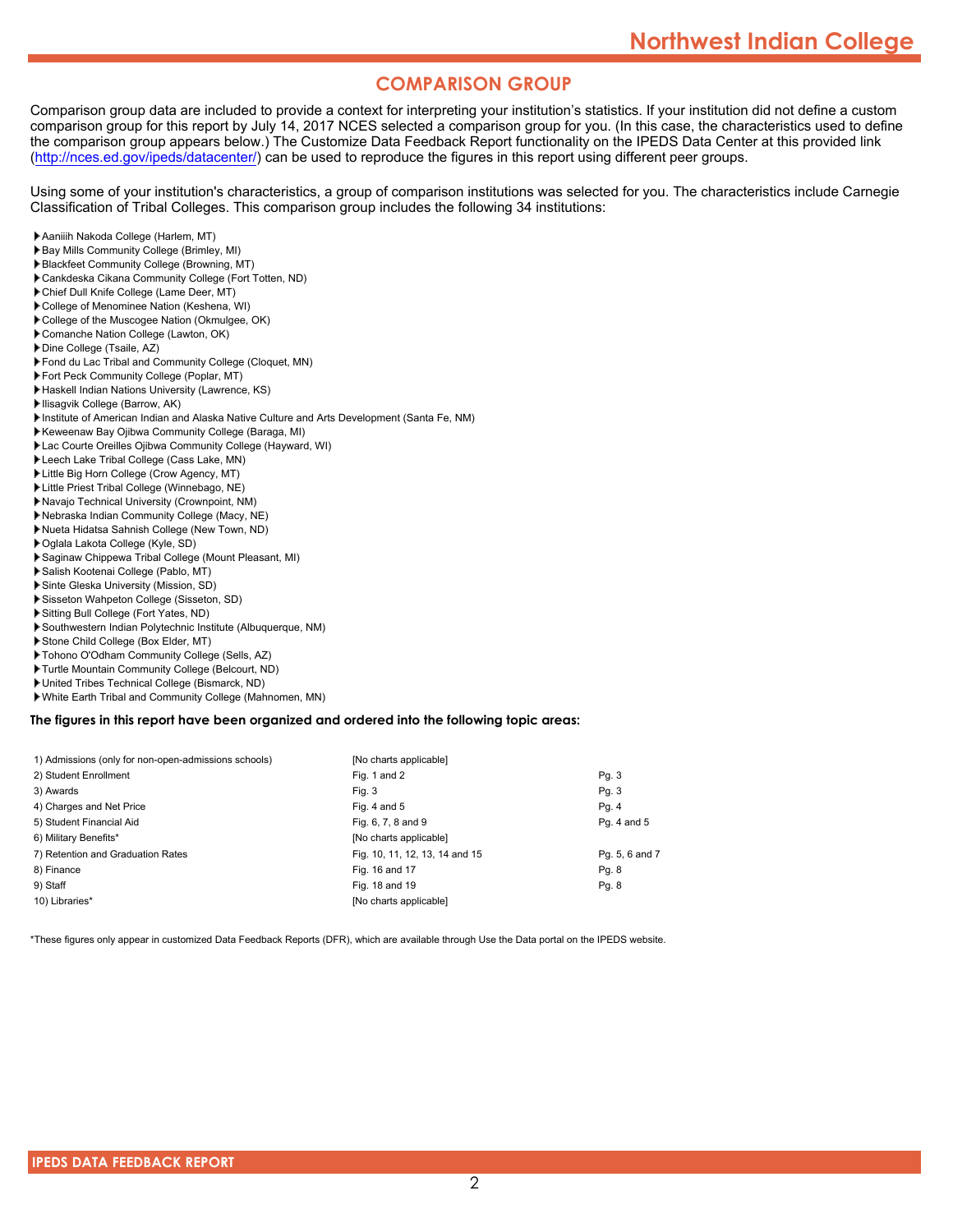



NOTE: For more information about disaggregation of data by race and ethnicity, see the Methodological Notes. Median values for the comparison group will not add to 100%. See "Use of Median Values for Comparison Group" for how median values are determined. N is the number of institutions in the comparison group. SOURCE: U.S. Department of Education, National Center for Education Statistics, Integrated Postsecondary Education Data System (IPEDS): Spring 2017, Fall Enrollment component.

#### **Figure 2. Unduplicated 12-month headcount of all students and of undergraduate students (2015-16), total FTE enrollment (2015-16), and full- and part-time fall enrollment (Fall 2016)**



NOTE: For details on calculating full-time equivalent (FTE) enrollment, see Calculating FTE in the Methodological Notes. Total headcount, FTE, and full- and part-time fall enrollment include both undergraduate and postbaccalaureate students, when applicable. N is the number of institutions in the comparison group.

SOURCE: U.S. Department of Education, National Center for Education Statistics, Integrated Postsecondary Education Data System (IPEDS): Fall 2016, 12-month Enrollment component and Spring 2017, Fall Enrollment component.

## **Figure 3. Number of degrees awarded, by level: 2015-16**



NOTE: For additional information about postbaccalaureate degree levels, see the Methodology Notes. N is the number of institutions in the comparison group. SOURCE: U.S. Department of Education, National Center for Education Statistics, Integrated Postsecondary Education Data System (IPEDS): Fall 2016, Completions component.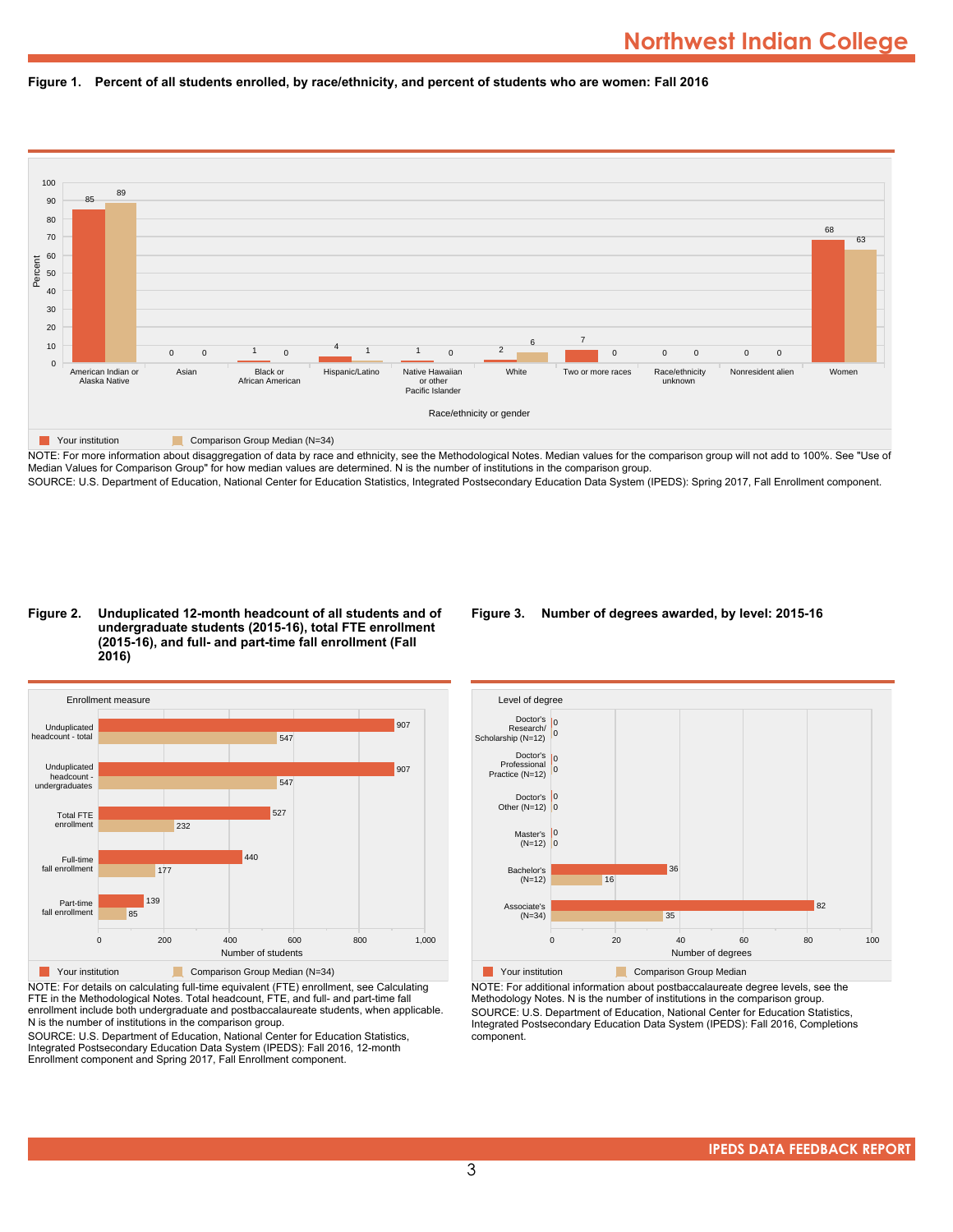## **Northwest Indian College**

**Figure 4. Academic year tuition and required fees for full-time, first -time degree/certificate-seeking undergraduates: 2013-14 to 2016-17**



NOTE: The tuition and required fees shown here are the lowest reported from the categories of in-district, in-state, and out-of-state. N is the number of institutions in the comparison group.

SOURCE: U.S. Department of Education, National Center for Education Statistics, Integrated Postsecondary Education Data System (IPEDS): Fall 2016, Institutional Characteristics component.

**Figure 6. Percent of full-time, first-time degree/certificate-seeking undergraduate students who were awarded grant or scholarship aid from the federal government, state/local government, or the institution, or loans, by type of aid: 2015-16**



NOTE: Any grant aid above includes grant or scholarship aid awarded from the federal government, state/local government, or the institution. Federal grants includes Pell grants and other federal grants. Any loans includes federal loans and other loans awarded to students. For details on how students are counted for financial aid reporting, see Cohort Determination in the Methodological Notes. N is the number of institutions in the comparison group.

SOURCE: U.S. Department of Education, National Center for Education Statistics, Integrated Postsecondary Education Data System (IPEDS): Winter 2016-17, Student Financial Aid component.





NOTE: Average net price is for full-time, first-time degree/certificate-seeking undergraduate students and is generated by subtracting the average amount of federal, state/local government, and institutional grant and scholarship awarded aid from the total cost of attendance. Total cost of attendance is the sum of published tuition and required fees, books and supplies, and the average room and board and other expenses. For details, see the Methodological Notes. N is the number of institutions in the comparison group.

SOURCE: U.S. Department of Education, National Center for Education Statistics, Integrated Postsecondary Education Data System (IPEDS): Fall 2016, Institutional Characteristics component and Winter 2016-17, Student Financial Aid component.





**The Comparison Group Median**<br> **Comparison Group Median** 

NOTE: Any grant aid above includes grant or scholarship aid awarded from the federal government, state/local government, or the institution. Federal grants includes Pell grants and other federal grants. Any loans includes federal loans and other loans awarded to students. Average amounts of aid were calculated by dividing the total aid awarded by the total number of recipients in each institution. N is the number of institutions in the comparison group. Medians are not reported for comparison groups with less than three values.

SOURCE: U.S. Department of Education, National Center for Education Statistics, Integrated Postsecondary Education Data System (IPEDS): Winter 2016-17, Student Financial Aid component.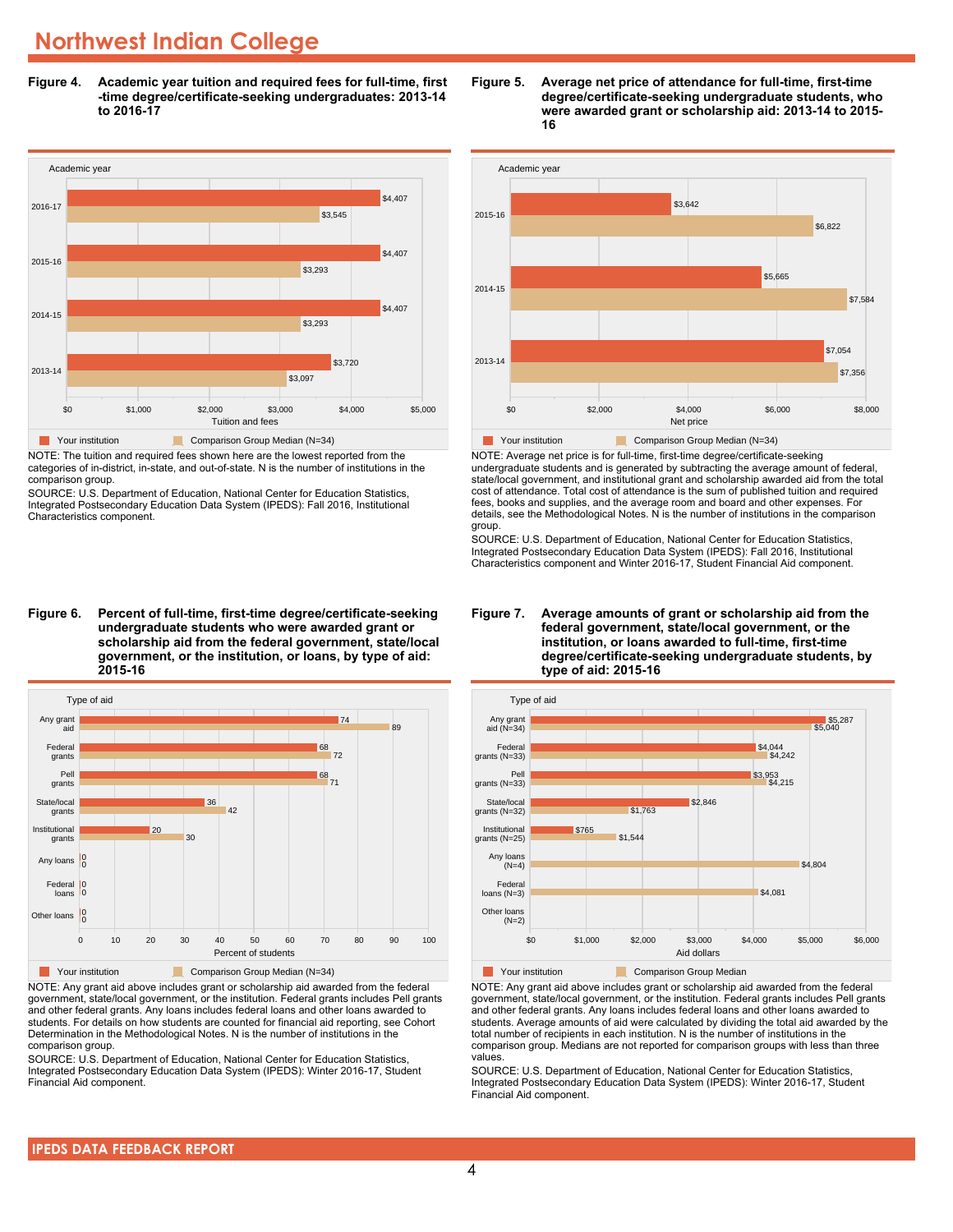## **Northwest Indian College**

**Figure 8. Percent of all undergraduates awarded aid, by type of aid: 2015-16**

Type of aid 0 10 20 30 40 50 60 70 80 90 100 Percent of students Federal loans Pell grants Any grant aid 0 0 54 65 73 79 **Comparison Group Median (N=34)** Comparison Group Median (N=34)

NOTE: Any grant aid above includes grant or scholarship aid awarded from the federal government, state/local government, the institution, or other sources. Federal loans includes only federal loans awarded to students. N is the number of institutions in the comparison group.

SOURCE: U.S. Department of Education, National Center for Education Statistics, Integrated Postsecondary Education Data System (IPEDS): Winter 2016-17, Student Financial Aid component.



**Figure 9. Average amount of aid awarded to all undergraduates, by**

**type of aid: 2015-16**

NOTE: Any grant aid above includes grant or scholarship aid from the federal government, state/local government, the institution, or other sources. Federal loans includes federal loans to students. Average amounts of aid were calculated by dividing the total aid awarded by the total number of recipients in each institution. N is the number of institutions in the comparison group.

SOURCE: U.S. Department of Education, National Center for Education Statistics, Integrated Postsecondary Education Data System (IPEDS): Winter 2016-17, Student Financial Aid component.

#### **Figure 10. Retention rates of first-time bachelor's degree seeking students, by attendance level: Fall 2015 cohort**



NOTE: Retention rates are measured from the fall of first enrollment to the following fall. Academic reporting institutions report retention data as of the institution's official fall reporting date or as of October 15, 2015. Program reporters determine the cohort with enrollment any time between August 1-October 31, 2015 and retention based on August 1, 2016. Four-year institutions report retention rates for students seeking a bachelor's degree. For more details, see the Methodological Notes. N is the number of institutions in the comparison group.

SOURCE: U.S. Department of Education, National Center for Education Statistics, Integrated Postsecondary Education Data System (IPEDS): Spring 2017, Fall Enrollment component.

#### **Figure 11. Graduation and transfer-out rates of full-time, first-time degree/certificate-seeking undergraduates within 150% of normal time to program completion: 2010 cohort**



NOTE: Graduation rate cohort includes all full-time, first-time degree/certificate-seeking undergraduate students. Graduation and transfer-out rates are the Student Right-to-Know rates. Only institutions with mission to prepare students to transfer are required to report transfer out. For more details, see the Methodological Notes. N is the number of institutions in the comparison group.

SOURCE: U.S. Department of Education, National Center for Education Statistics, Integrated Postsecondary Education Data System (IPEDS): Winter 2016-17, Graduation Rates component.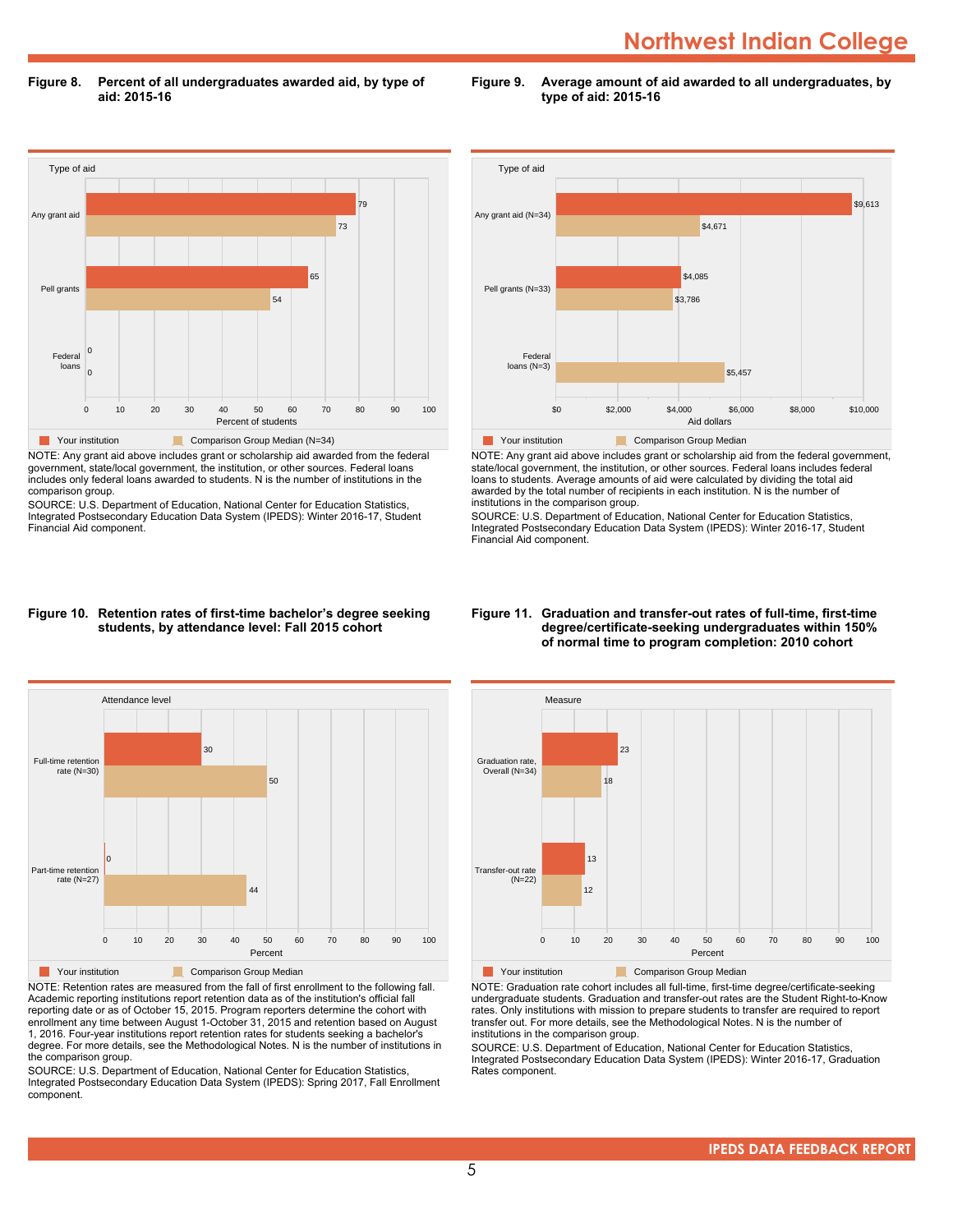**Figure 12. Graduation rates of full-time, first-time degree/certificate-seeking undergraduates within 150% of normal time to program completion, by race/ethnicity: 2010 cohort**



NOTE: For more information about disaggregation of data by race and ethnicity, see the Methodological Notes. The graduation rates are the Student Right-to-Know (SRK) rates. Median

values for the comparison group will not add to 100%. N is the number of institutions in the comparison group. Medians are not reported for comparison groups with less than three values.

SOURCE: U.S. Department of Education, National Center for Education Statistics, Integrated Postsecondary Education Data System (IPEDS): Winter 2016-17, Graduation Rates component.

**Figure 13. Graduation rates of full-time, first-time degree/certificateseeking undergraduates within 150% of normal time to program completion, by financial aid recipients: 2010 cohort**



NOTE: Graduation rate cohort includes all full-time, first-time degree/certificate-seeking undergraduate students. Data were collected on those students, who at entry of the cohort, were awarded a Pell Grant and students who were awarded a Subsidized Stafford loan, but did not receive a Pell Grant. Graduation rates are the Student Right-to-Know rates. Only institutions with mission to prepare students to transfer are required to report transfer out. For more details, see the Methodological Notes. N is the number of institutions in the comparison group. Medians are not reported for comparison groups with less than three values.

SOURCE: U.S. Department of Education, National Center for Education Statistics, Integrated Postsecondary Education Data System (IPEDS): Winter 2016-17, Graduation Rates component.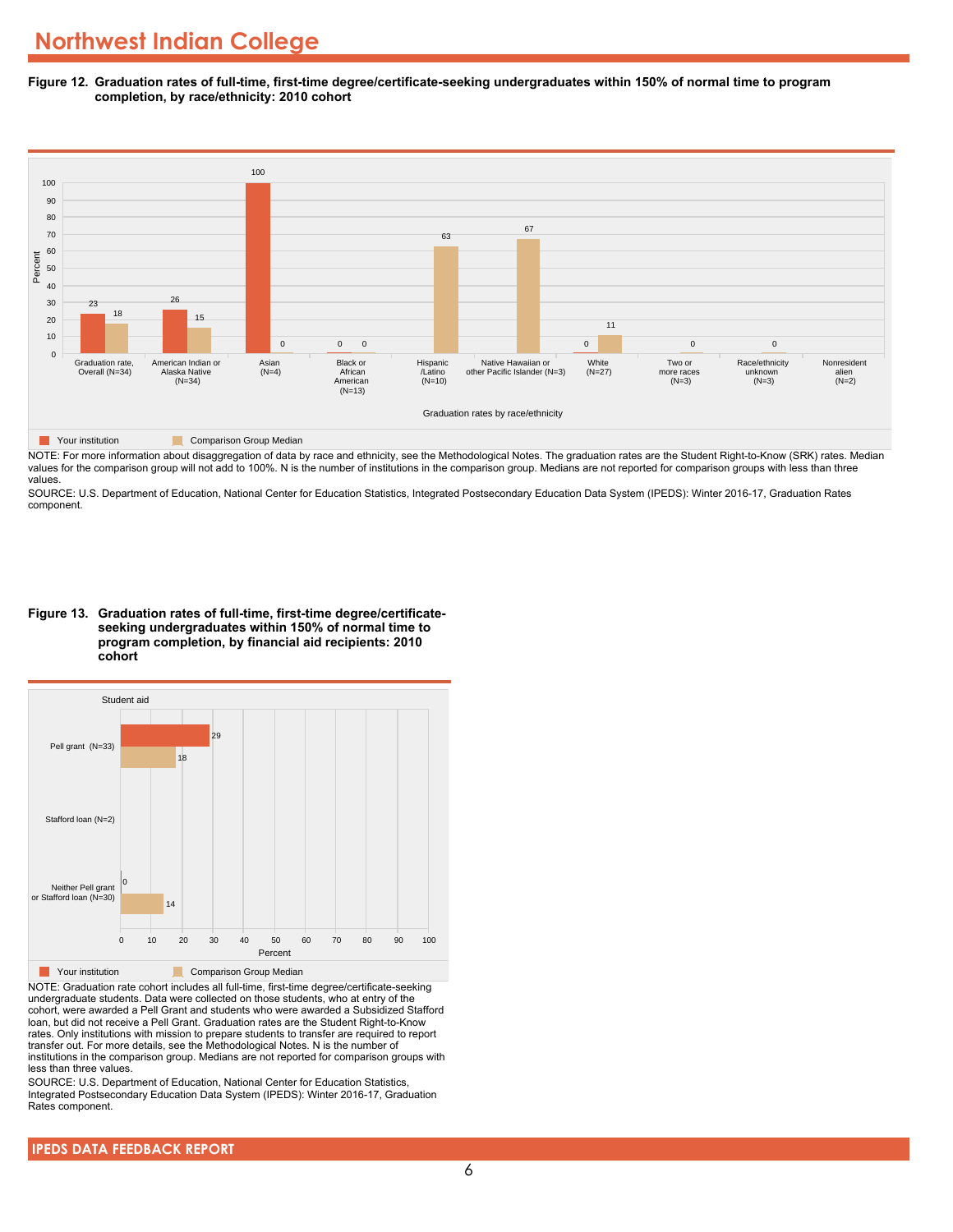## **Figure 14. Award and enrollment rates of full-time, degree/certificate-seeking undergraduates after 8 years of entry, by prior postsecondary experience: 2008 cohort**



NOTE: Award and enrollment measures are measured from eight years after entering the institution into one of four degree/certificate-seeking undergraduate student cohort (First-time, full-time; First-time, part-time; Non-first-time, full-time; and Non-first-time, part-time). Academic reporting institutions report outcome data as of the institution's official fall reporting date or as of October 15, 2015. Program reporters determine the cohort with enrollment any time between September 1, 2007 and August 31, 2008. For more details, see the Methodological Notes. N is the number of institutions in the comparison group.

SOURCE: U.S. Department of Education, National Center for Education Statistics, Integrated Postsecondary Education Data System (IPEDS): Winter 2016-17, Outcome Measures component.

### **Figure 15. Award and enrollment rates of part-time, degree/certificate-seeking undergraduates after 8 years of entry, by prior postsecondary experience: 2008 cohort**



NOTE: Award and enrollment measures are measured from eight years after entering the institution into one of four degree/certificate-seeking undergraduate student cohort (First-time, full-time; First-time, part-time; Non-first-time, full-time; and Non-first-time, part-time). Academic reporting institutions report outcome data as of the institution's official fall reporting date or as of October 15, 2015. Program reporters determine the cohort with enrollment any time between September 1, 2007 and August 31, 2008. For more details, see the Methodological Notes. N is the number of institutions in the comparison group.

SOURCE: U.S. Department of Education, National Center for Education Statistics, Integrated Postsecondary Education Data System (IPEDS): Winter 2016-17, Outcome Measures component.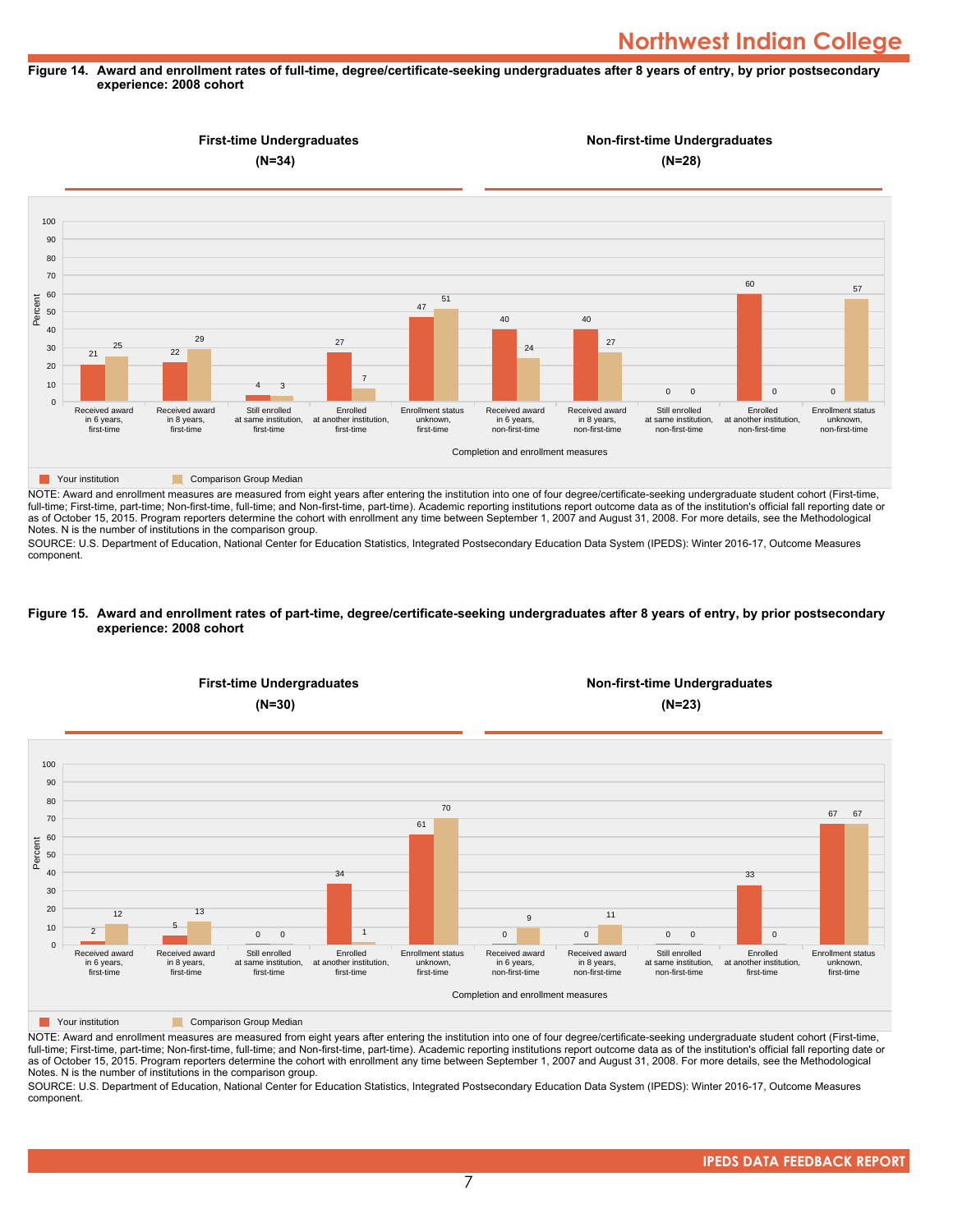**Figure 16. Percent distribution of core revenues, by source: Fiscal year 2016**



NOTE: The comparison group median is based on those members of the comparison group that report finance data using the same accounting standards as the comparison institution. For more information, see the Methodological Notes. N is the number of institutions in the comparison group.

SOURCE: U.S. Department of Education, National Center for Education Statistics, Integrated Postsecondary Education Data System (IPEDS): Spring 2017, Finance component.





NOTE: Expenses per full-time equivalent (FTE) enrollment, particularly instruction, may be inflated because finance data includes all core expenses while FTE reflects credit activity only. For details on calculating FTE enrollment and a detailed definition of core expenses, see the Methodological Notes. N is the number of institutions in the comparison group. SOURCE: U.S. Department of Education, National Center for Education Statistics, Integrated Postsecondary Education Data System (IPEDS): Fall 2016, 12-month Enrollment component and Spring 2017, Finance component.

## **Figure 18. Full-time equivalent staff, by occupational category: Fall 2016**



NOTE: Graduate assistants are not included. For calculation details, see the Methodological Notes. N is the number of institutions in the comparison group. SOURCE: U.S. Department of Education, National Center for Education Statistics, Integrated Postsecondary Education Data System (IPEDS): Spring 2017, Human Resources component.

### **Figure 19. Average salaries of full-time instructional non-medical staff equated to 9-months worked, by academic rank: Academic year 2016-17**



NOTE: See Methodology Notes for more details on average salary. N is the number of institutions in the comparison group. Medians are not reported for comparison groups with less than three values.

SOURCE: U.S. Department of Education, National Center for Education Statistics, Integrated Postsecondary Education Data System (IPEDS): Spring 2017, Human Resources component.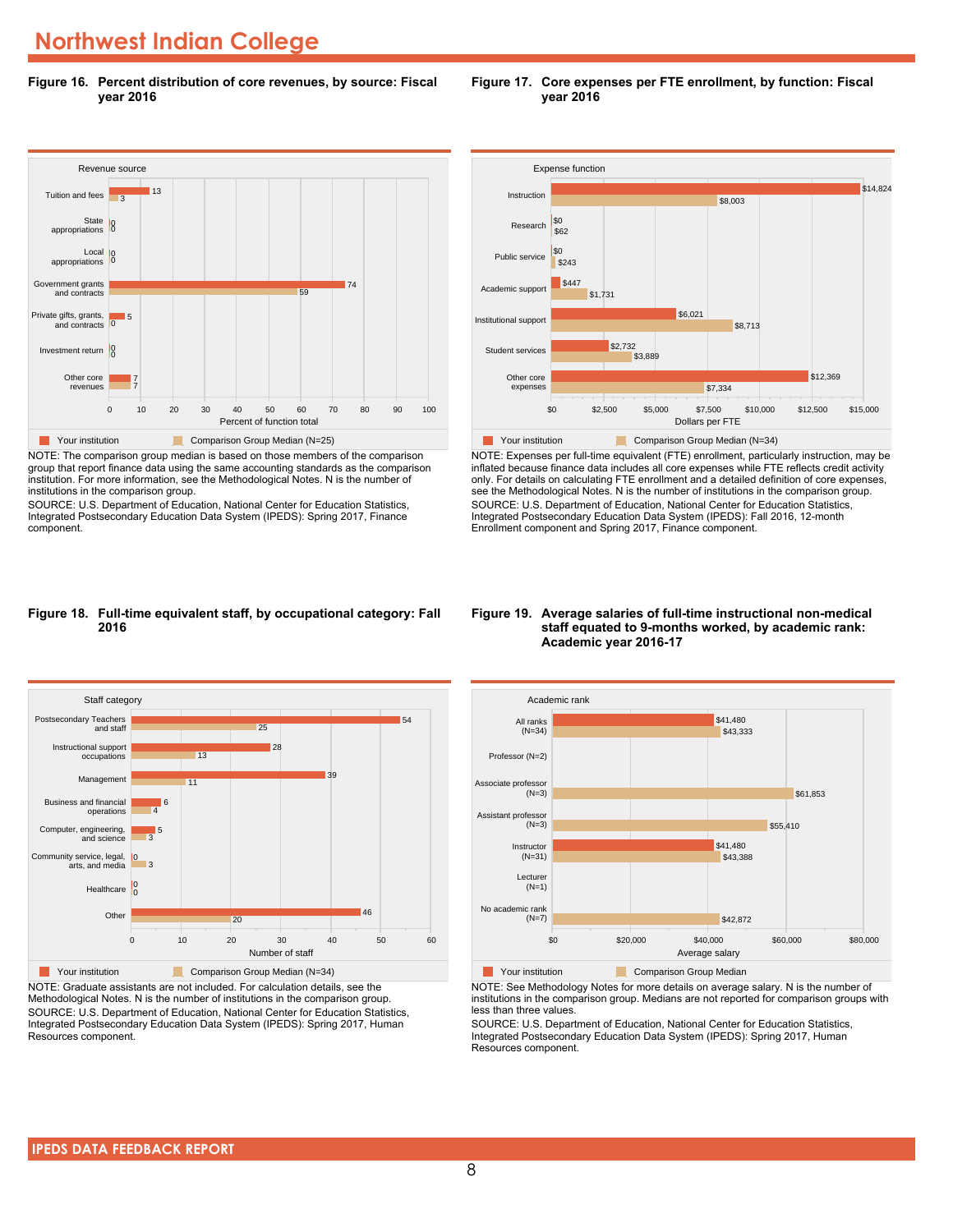## **METHODOLOGICAL NOTES**

## **Overview**

This report is based on data supplied by institutions to IPEDS during 2016-17 data collection year. Response rates exceeded 99% for most surveys. IPEDS First Look reports at <http://nces.ed.gov/pubsearch/getpubcats.asp?sid=010> provide some information on aggregate institutional responses.

## **Use of Median Values for Comparison Group**

This report compares your institution's data to the median value for the comparison group for each statistic shown in the figure. If more than one statistic is present in a figure, the median values are determined separately for each indicator or statistic. Medians are not displayed for comparison groups with fewer than three values. Where percentage distributions are presented, median values may not add to 100%. To access all the data used to create the figures included in this report, go to 'Use the Data' portal on the IPEDS website at this provided link (<http://nces.ed.gov/ipeds>).

## **Missing Statistics**

If a statistic is not reported for your institution, the omission indicates that the statistic is not relevant to your institution and the data were not collected. Not all notes may be applicable to your report.

## **Use of Imputed Data**

All IPEDS data are subject to imputation for total (institutional) and partial (item) nonresponse. If necessary, imputed values were used to prepare your report.

## **Data Confidentiality**

IPEDS data are not collected under a pledge of confidentiality.

## **Disaggregation of Data by Race/Ethnicity**

When applicable, some statistics are disaggregated by race/ethnicity. Data disaggregated by race/ethnicity have been reported using the 1997 Office of Management and Budget categories. Detailed information about the race/ethnicity categories can be found at <https://nces.ed.gov/ipeds/Section/Resources>.

## **Cohort Determination for Reporting Student Financial Aid, Graduation Rates, and Outcome Measures**

Student cohorts for reporting Student Financial Aid and Graduation Rates data are based on the reporting type of the institution. For institutions that report based on an academic year (those operating on standard academic terms), student counts and cohorts are based on fall term data. Student counts and cohorts for program reporters (those that do not operate on standard academic terms) are based on unduplicated counts of students enrolled during a full 12-month period.

## **DESCRIPTION OF STATISTICS USED IN THE FIGURES**

## **Admissions (only for non-open-admissions schools)**

## *Admissions and Test Score Data*

Admissions and test score data are presented only for institutions that do not have an open admission policy, and apply to first-time, degree/certificate-seeking undergraduate students only. Applicants include only those students who fulfilled all requirements for consideration for admission and who were notified of one of the following actions: admission, non-admission, placement on a wait list, or application withdrawn (by applicant or institution). Admitted applicants (admissions) include wait-listed students who were subsequently offered admission. Early decision, early action, and students who began studies during the summer prior to the fall reporting period are included. For customized Data Feedback Reports, test scores are presented only if scores are required for admission.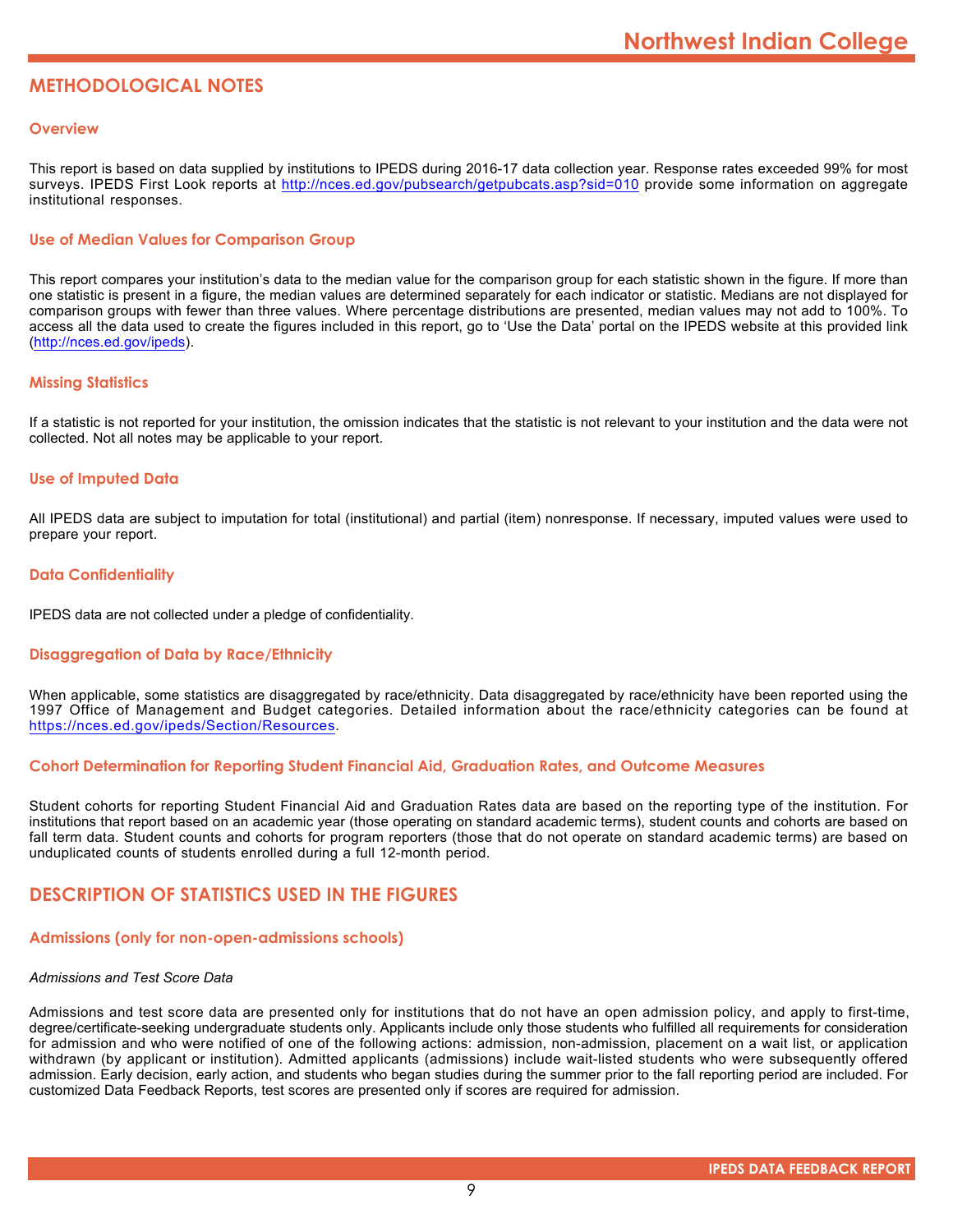## **Student Enrollment**

## *FTE Enrollment*

The full-time equivalent (FTE) enrollment used in this report is the sum of the institution's FTE undergraduate enrollment and FTE graduate enrollment (as calculated from or reported on the 12-month Enrollment component). Undergraduate and graduate FTE are estimated using 12-month instructional activity (credit and/or contact hours). See "Calculation of FTE Students (using instructional activity)" in the IPEDS Glossary at <https://surveys.nces.ed.gov/ipeds/VisGlossaryAll.aspx>.

## *Total Entering Undergraduate Students*

Total entering students are students at the undergraduate level, both full- and part-time, new to the institution in the fall term (or the prior summer term who returned in the fall). This includes all first-time undergraduate students, students transferring into the institution at the undergraduate level, and non-degree/certificate-seeking undergraduates entering in the fall. Only degree-granting, academic year reporting institutions provide total entering student data.

## **Charges and Net Price**

## *Average Institutional Net Price*

Average net price is calculated for full-time, first-time degree/certificate-seeking undergraduates who were awarded grant or scholarship aid from the federal government, state/local government, or the institution anytime during the full aid year. For public institutions, this includes only students who paid the in-state or in-district tuition rate. Other sources of grant aid are excluded. Average net price is generated by subtracting the average amount of federal, state/local government, and institutional grant and scholarship aid from the total cost of attendance. Total cost of attendance is the sum of published tuition and required fees, books and supplies, and the average room and board and other expenses.

For the purpose of the IPEDS reporting, aid awarded refers to financial aid that was awarded to, and accepted by, a student. This amount may differ from the aid amount that is disbursed to a student.

## **Retention, Graduation Rates, and Outcome Measures**

## *Graduation Rates and Transfer-out Rate*

Graduation rates are those developed to satisfy the requirements of the Student Right-to-Know Act and Higher Education Act, as amended, and are defined as the total number of individuals from a given cohort of full-time, first-time degree/certificate-seeking undergraduates who completed a degree or certificate within a given percent of normal time to complete all requirements of the degree or certificate program; divided by the total number of students in the cohort of full-time, first-time degree/certificate-seeking undergraduates minus any allowable exclusions. Institutions are permitted to exclude from the cohort students who died or were totally and permanently disabled; those who left school to serve in the armed forces or were called up to active duty; those who left to serve with a foreign aid service of the federal government, such as the Peace Corps; and those who left to serve on an official church mission.

A further extension of the traditional Graduation Rates (GR) component which carries forward 100% and 150% graduation rates data previously reported in the GR component is the Graduation Rates 200% (GR200) component, which request information on any additional completers and exclusions from the cohort between 151% and 200% normal time for students to complete all requirements of their program of study.

Transfer-out rate is the total number of students from the cohort who are known to have transferred out of the reporting institution (without earning a degree/award) and subsequently re-enrolled at another institution within the same time period; divided by the same adjusted cohort (initial cohort minus allowable exclusions) as described above. Only institutions with a mission that includes providing substantial preparation for students to enroll in another eligible institution are required to report transfers out.

## *Retention Rates*

Retention rates are measures at which students persist in their educational program at an institution, expressed as a percentage. For fouryear institutions, this is the percentage of first-time bachelors (or equivalent) degree-seeking undergraduates from the previous fall who are again enrolled in the current fall. For all other institutions this is the percentage of first-time degree/certificate-seeking students from the previous fall who either re-enrolled or successfully completed their program by the current fall. The full-time retention rate is calculated using the percentage of full-time, first-time degree/certificate-seeking undergraduates, while the part-time rate is calculated using the percentage of part-time, first-time degree/certificate-seeking undergraduates.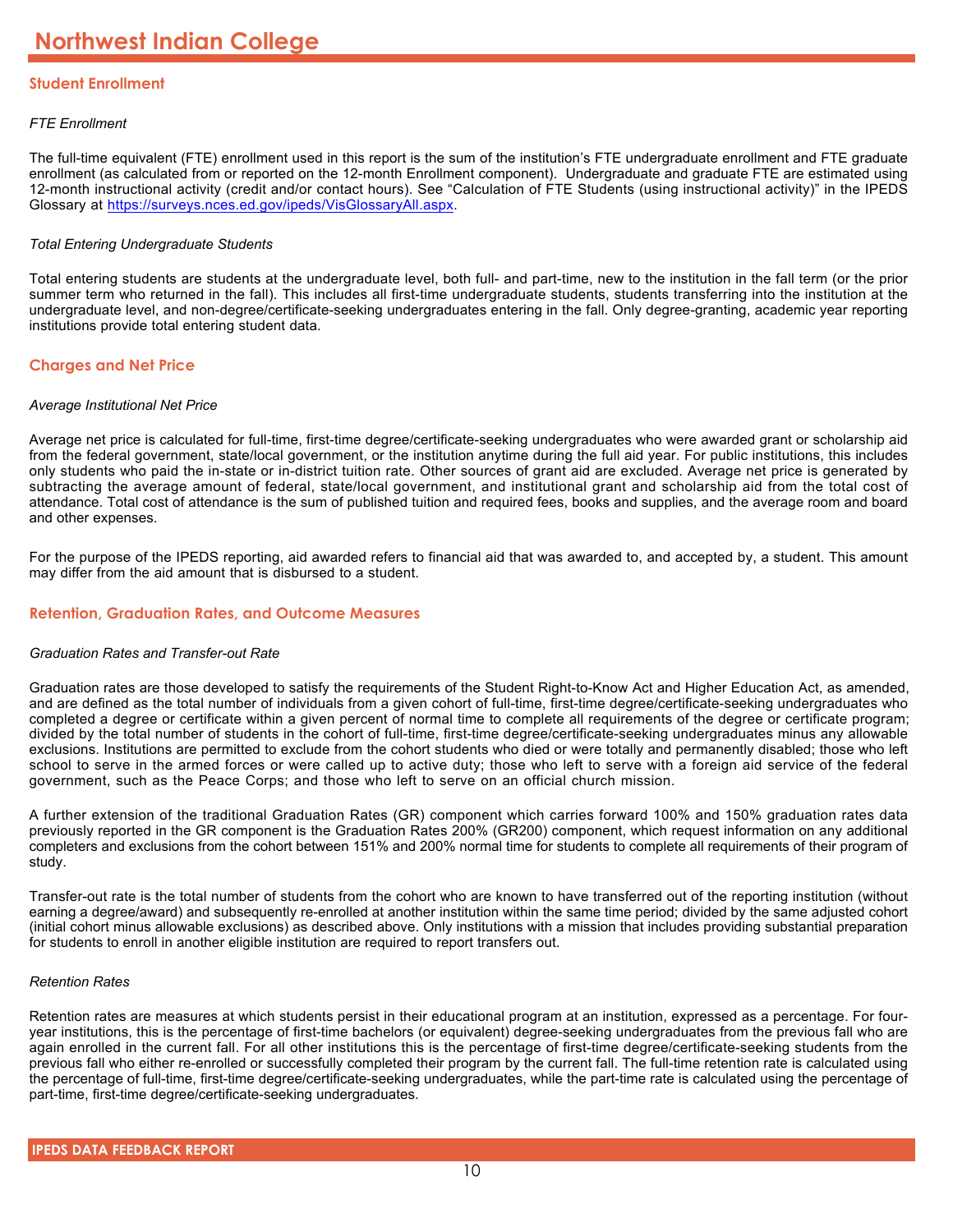## *Outcome Measures Data*

Alternative measures of student success are reported by degree-granting institutions to describe the outcomes of degree/certificate-seeking undergraduate students who are not only first-time, full-time students, but also part-time attending and non-first-time (transfer-in) students. These measures provide the 6-year and 8-year award-completion rates after entering an institution, which is calculated by dividing the number of total awards at 6- or 8-year status points divided by the adjusted cohort. The initial cohort can be revised and take allowable exclusions resulting in an adjusted cohort. The type of award is not reported, but institutions report the first award earned by the student at each status point. For students who did not earn an undergraduate award after 8-years of entry, the enrollment statuses are reported as either still enrolled at the institution, subsequently transferred out of the institution, or status unknown. Unlike the Graduation Rates data, all reporting institutions must report on their transfer outs regardless if the institution has a mission that provides substantial transfer preparation.

### **Finance**

#### *Core Revenues*

Core revenues for public institutions reporting under GASB standards include tuition and fees; government (federal, state, and local) appropriations and operating and nonoperating grants/contracts; private gifts, grants, and contracts (private operating grants/contracts plus gifts and contributions from affiliated entities); sales and services of educational activities; investment income; other operating and nonoperating sources; and other revenues and additions (capital appropriations and grants and additions to permanent endowments). "Other core revenues" include federal appropriations, sales and services of educational activities, other operating and nonoperating sources, and other revenues and additions.

Core revenues for private, not-for-profit institutions (and a small number of public institutions) reporting under FASB standards include tuition and fees; government (federal, state, and local) appropriations and grants/contracts; private gifts, grants/contracts (including contributions from affiliated entities); investment return; sales and services of educational activities; and other sources (a generated category of total revenues minus the sum of core and noncore categories on the Finance component). "Other core revenues" include government (federal, state, and local) appropriations, sales and services of educational activities, and other sources.

Core revenues for private, for-profit institutions reporting under FASB standards include tuition and fees; government (federal, state, and local) appropriations and grants/contracts; private grants/ contracts; investment income; sales and services of educational activities; and other sources (a generated category of total revenues minus the sum of core and noncore categories on the Finance component). "Other core revenues" include government (federal, state, and local) appropriations and other sources.

At degree-granting institutions, core revenues exclude revenues from auxiliary enterprises (e.g., bookstores and dormitories), hospitals, and independent operations. Non-degree-granting institutions do no report revenue from auxiliary enterprises in a separate category, and thus may include these amounts in the core revenues from other sources.

#### *Core Expenses*

Core expenses include expenses for instruction, research, public service, academic support, institutional support, student services, grant aid/scholarships and fellowships (net of discounts and allowances), and other functional expenses (a generated category of total expense minus the sum of core and noncore functions on the Finance component). Expenses for operation and maintenance of plant, depreciation, and interest are allocated to each of the other functions. Core expenses at degree-granting institutions exclude expenses for auxiliary enterprises (e.g., bookstores and dormitories), hospitals, and independent operations. Non-degree-granting institutions do not report expenses for auxiliary enterprises in a separate category and thus may include these amounts in the core expenses as other expenses. "Other core expenses" is the sum of grant aid/scholarships and fellowships and other expenses.

## *Endowment Assets*

Endowment assets, for public institutions under GASB standards, and private, not-for-profit institutions under FASB standards, include gross investments of endowment funds, term endowment funds, and funds functioning as endowment for the institution and any of its foundations and other affiliated organizations. Private, for-profit institutions under FASB do not hold or report endowment assets.

## *Salaries and Wages*

Salaries and wages for public institutions under GASB standards and private (not-for-profit and for-profit) institutions under FASB standards, include amounts paid as compensation for services to all employees regardless of the duration of service, and amounts made to or on behalf of an individual over and above that received in the form of a salary or wage.